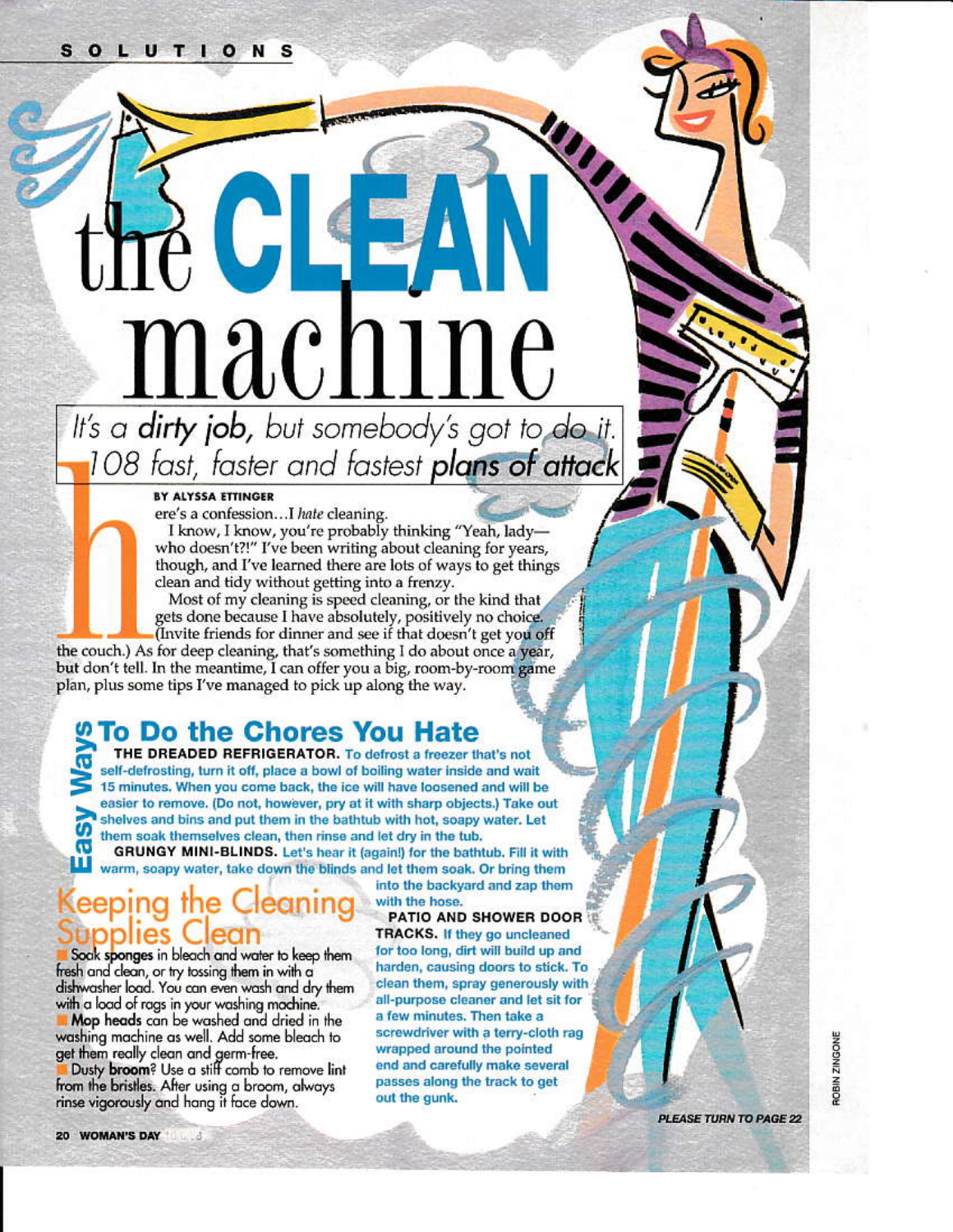#### **THE CLEAN MACHINE CONTINUED**

Place pretty pillowcases or towels where fourlegged friends tend to nap and shed. My cat loves the arms of sofas, and a couple of inexpensive lace pillowcases protect them while looking not-so-badafter-all. For pets who sleep on the

bed, try using a decorative top sheet as a bedspread. It's pretty and washable.

**Animals are not tidy eaters. Stay** one step ahead by placing a clean dishtowel underneath your pet's feeding area. Shake it out regularly and toss it in the wash once a week. Put a few drops of glycerine on vacuum brushes to get pet hair off floors.

> ou Can t Clean It, Use wallpaper to cover or

line the insides of drawers and cabinets. It's so much easier to work with (and far more affordable) than selfadhesive vinyl. Use ordinary white glue to hold it.

Don't underestimate what a framed picture or a wall hanging can do. Use them to hide stains on wallpaper or imperfections in the plaster.

If windowsills are forever getting dingy, keep a quart of paint handy and give them a fresh coat several times a year.

Rings on coffee and end tables? Toss a piece of washable decorative fabric on the table.

Some carpet stains are never going to go away. Cover them with a decorative throw rug, right on top of the carpet.

**■ Tired of seeing the cleaning** supplies stashed under your pedestal sink? Hide them with a pretty sink skirt

**NAME OF BUT** 

# **The Absolute Best Way to** Clean...

**FABRIC LAMPSHADES.** Vacuum with the dusting attachment.

A VASE WITH A THIN NECK.

If you don't have an extended wand with bristles or a sponge, fill the vase with warm, soapy water and a handful of rice. Cover the opening with your hand and shake, shake, shake. The rice works as an abrasive, lifting away dirt.

LEATHER FURNITURE. This is usually best left to the pros, but for small stains, saddle soap should do the trick. Follow the directions, and test first on the underside or back.

QUILTS. If the quilt is washable, place it in a large-capacity machine

with detergent and a clean pair of canvas sneakers. Likewise, if the quilt can be machine-dried, dry in a large-capacity dryer, with the sneakers. As they toss and turn, they'll keep the quilt fluffy (works for pillows, too).

PURSES. Dump the entire contents of your<sup>0</sup><br>purse into a large, clear plastic bag, then vacuum the inside of the purse with the crevice attachment. Next, reach into the plastic bag for things you need to put back in the purse (or m

elsewhere). When you're done, the purse is clean, and the plastic bag is filled with only dust and all those loose, wrinkled wrappers and bits of paper.

DRAPES. If they're soiled, they should be dry-cleaned. If they're just dusty, run them through a dryer on a no-heat setting. (Check drape manufacturer's instructions first.)

LIGHT FIXTURES. Hurricanes, chimneys and other glass light covers should be washed in a plastic bucket to prevent breakage and chipping. Use 2 tablespoons rubbing alcohol to 2 quarts water. Rinse.

WINDOWS. For a quick, painless solution, simply spray on some window cleaner, use a squeegee, and you're done-streak-free. Try it on mirrors and shower doors, too.

PLEASE TURN TO PAGE 24

22 WO